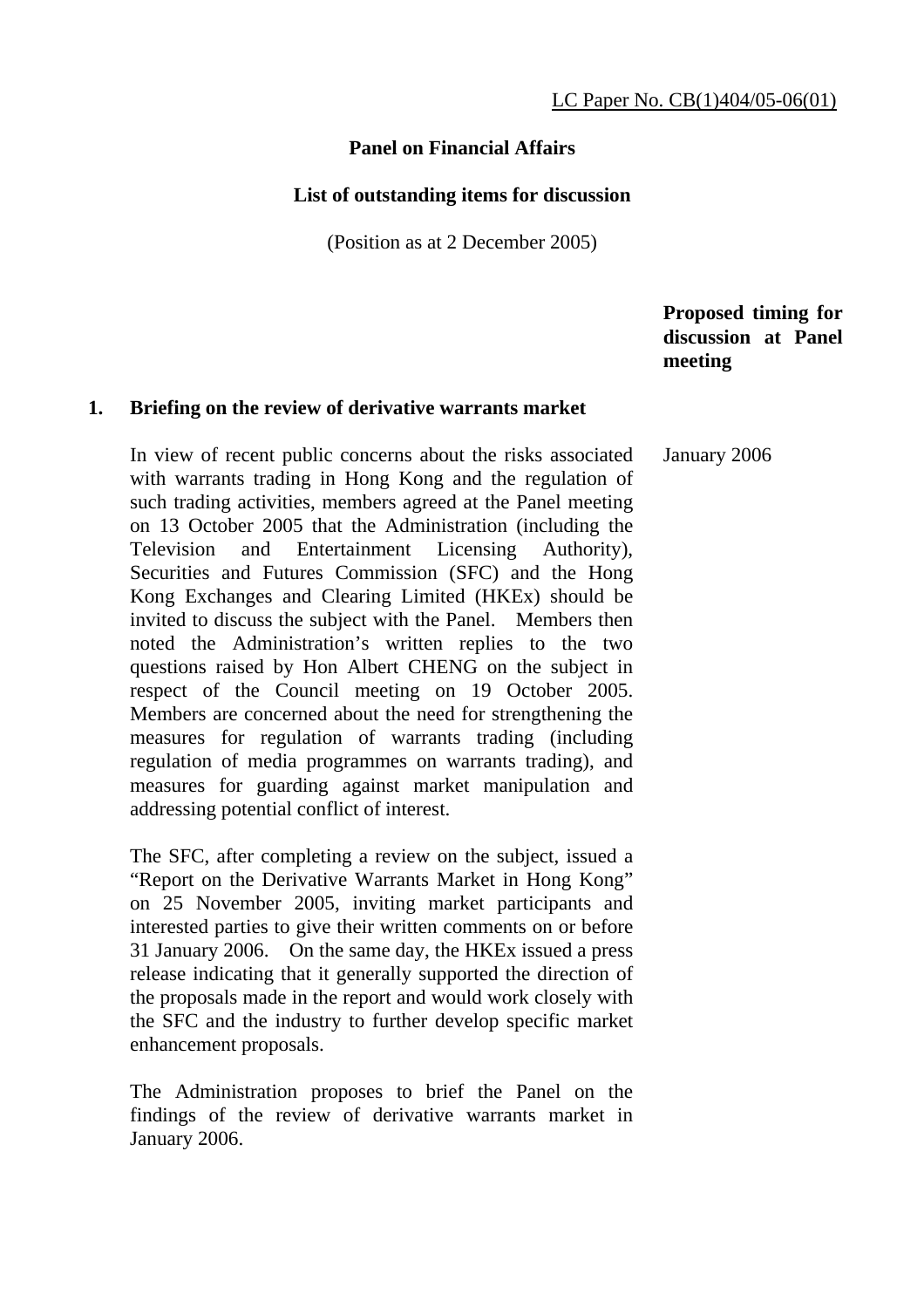## **2. Sale and outsourcing of the funding and administration of loans made to students**

 The Administration proposes to brief the Panel on its plan to sell off the portfolio and outsource the funding and administration of non means-tested student loans to the private sector. January 2006

 The proposal is part of the Administration's programme for sale and securitization of government assets. The programme aims at reducing the share of the public sector in the economy and giving more scope for the private sector to develop.

# **3. Briefing on the work of the Hong Kong Monetary Authority**

 The Chief Executive of the Hong Kong Monetary Authority (CE/HKMA) briefs the Panel on the work of HKMA on a regular basis. The briefings are normally held in February, May and November each year. February 2006 May 2006

## **4. Briefing on the draft Mandatory Provident Fund Schemes (General) (Amendment) Regulation 2006**

 The Administration proposes to brief the Panel on the draft Mandatory Provident Fund Schemes (General) (Amendment) Regulation 2006, which aims at improving the existing investment regulations. February 2006

 The proposed amendment exercise will focus on amending Schedule 1 to the Mandatory Provident Fund Schemes (General) Regulation under the Mandatory Provident Fund Schemes Ordinance (Cap. 485, sub. leg. A), which governs investment of scheme funds.

 The Administration plans to move a resolution at LegCo in the 2005-06 session.

# **5. Proposal to write off a judgement debt**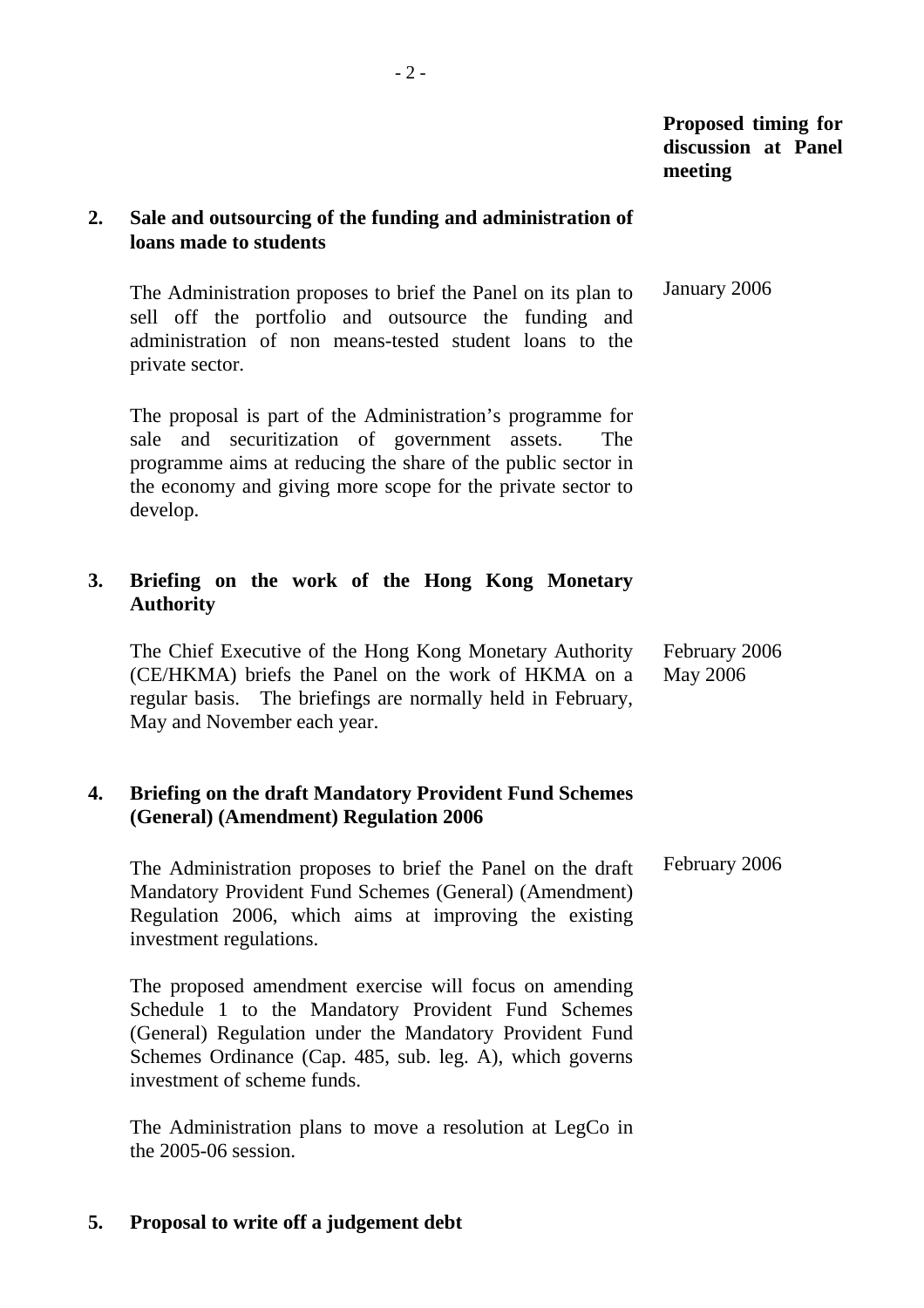February 2006

 At the Panel meeting held on 6 June 2005, members were briefed on the Administration's proposal to write off the judgement debt owed to the Government by an auctioneer hired by the former Government Supplies Department to conduct commercial disposal of unserviceable or obsolete government stores and confiscated goods which was considered irrecoverable. Members expressed concerns about actions taken by the Administration to recover the outstanding payments from the auctioneer and details of the Administration's internal investigation on the case including the disciplinary proceedings taken against the involving civil servants. It was agreed that the Panel would further discuss the proposal in due course after the Administration had provided the supplementary information requested by members.

 The Administration proposes to further consult the Panel in February 2006 on its proposal to write off the judgement debt. It plans to seek the approval of the Finance Committee on the proposal on 7 April 2006.

#### **6. The Securities and Futures Commission Budget for the financial year 2006-07**

 In line with the normal practice, the SFC will present its annual budget to the Panel for information before seeking the approval of the Financial Secretary (FS) on the budget. March 2006

#### **7. New structure for listing decision-making**

 On 3 October 2003, the Administration published a consultation paper to invite public views on the proposals to enhance the regulation of listing. In the consultation conclusions published in March 2004, the Administration invited the SFC and the HKEx to consider how suggestions received during the consultation process, including the composition and operation of the Listing Committee, should be pursued. March 2006

In February 2005, the HKEx published a consultation paper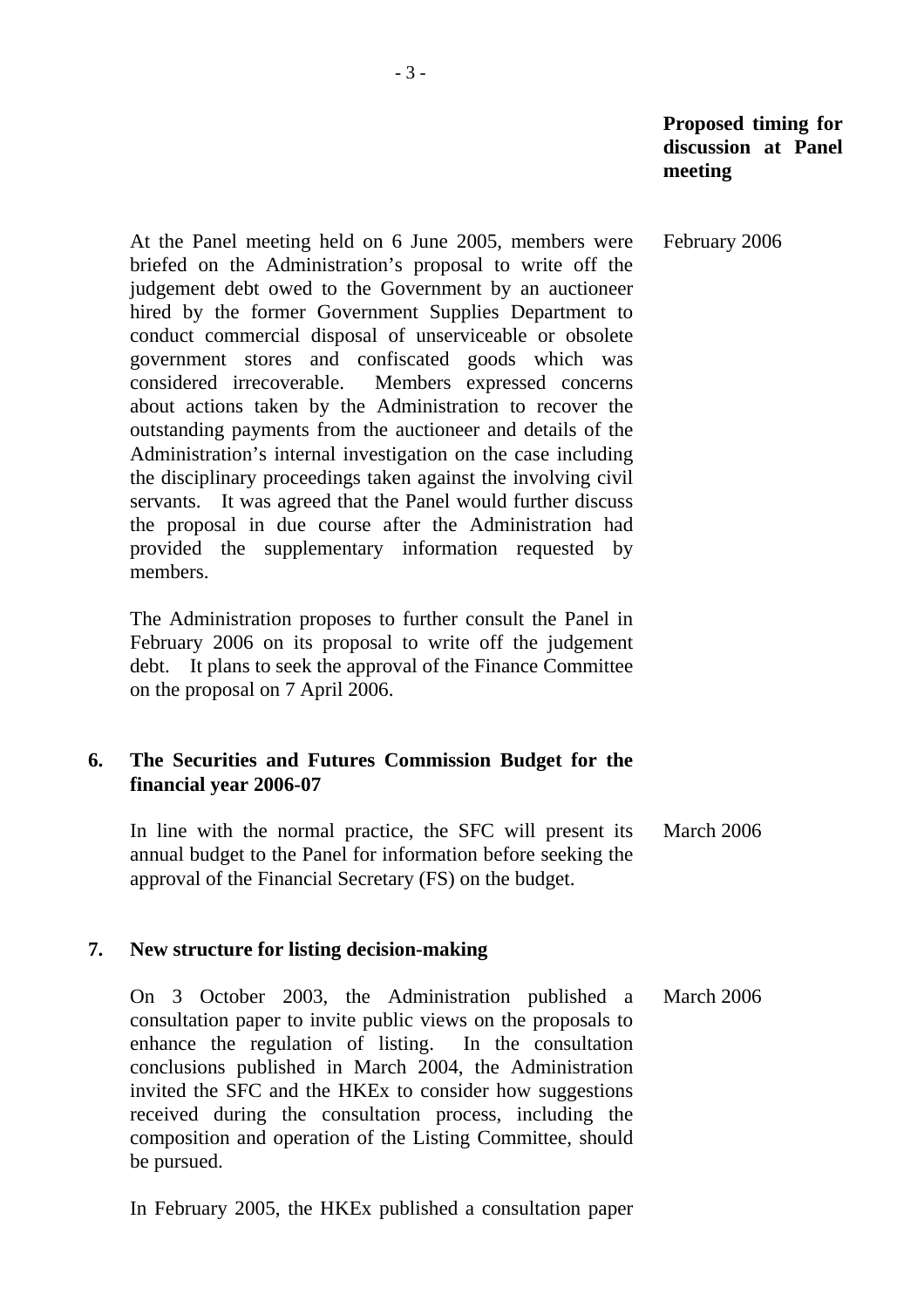on a new structure for listing decision-making. The proposals aimed to put in place a clearer and more efficient administrative framework for decision-making in listing matters, whilst preserving the checks and balances necessary to minimize and manage regulatory risk. The consultation paper made explicit reference to the consultation conclusions published in March 2004 inviting the SFC and the HKEx to consider suggestions concerning the composition and operation of the Listing Committee. The HKEx's consultation ended on 22 April 2005. The HKEx expected that the consultation conclusions and the final Listing Rule amendments would be published in late 2005.

 Having noted a submission from Mr David Webb in May 2005 expressing concern on the repeated extension of term limits on Listing Committee, the Chairman and Deputy Chairman of the Panel decided to invite the Administration, the SFC and the HKEx to brief the Panel on the consultation conclusions on a new structure for listing decision-making and the related Listing Rule amendments in due course.

 The Administration proposes to brief the Panel in March 2006 on the progress of the consultation on a new structure for listing decision-making. The briefing will cover the subject of repeated extension of term limits on Listing Committee.

## **8. Briefing by the Hong Kong Monetary Authority on the development of capital and disclosure rules to be made under the Banking (Amendment) Ordinance 2005**

 The Banking (Amendment) Ordinance 2005 was enacted in July 2005 to provide a legal framework for implementation of Basel II in Hong Kong (i.e. the revised capital adequacy regime for authorized institutions (AIs) promulgated by the Basel Committee on Banking Supervision (BCBS) in 2004). Among other things, the Amendment Ordinance provides the HKMA with a rule making power to prescribe capital and disclosure rules on the manner of calculating AIs' capital adequacy ratio (CAR) and requirements on public disclosure of AIs' financial affairs including the CAR. These rules are subsidiary legislation subject to negative vetting by LegCo. May 2006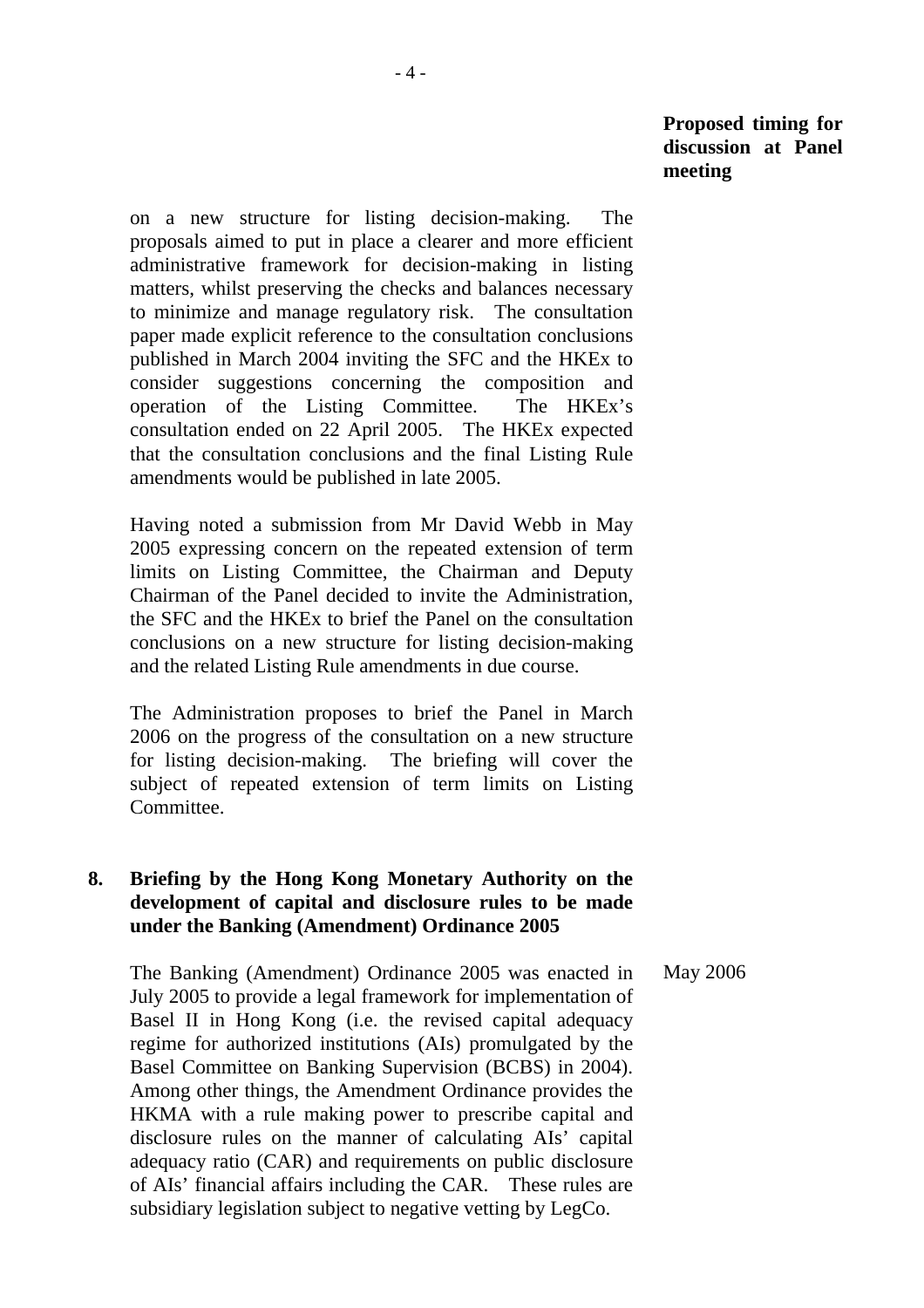The HKMA proposes to brief the Panel in May 2006 on the progress of developing the capital and disclosure rules. The Administration plans to table the relevant subsidiary legislation before LegCo for negative vetting by mid-2006. The HKMA plans to implement Basel II in Hong Kong from 1 January 2007 to tie in with BCBS's timetable.

## **9. Progress on the implementation of the Deposit Protection Scheme (DPS)**

 The Deposit Protection Scheme Ordinance was enacted in May 2004 for the establishment of a DPS in Hong Kong. The Ordinance provides for the setting up of an independent Deposit Protection Board (DPB) to assess and collect contributions from banks, and to make payments to depositors in the event of bank failures. June 2006

 The Administration provided an information paper in May 2005 on the progress of implementing DPS, including the formation of the DPB and the establishment of the Deposit Protection Appeals Tribunal, the development of the payout procedures and contribution systems, as well as the rules governing the operation of DPS (the Rules). According to the Administration, the banking industry has been consulted on the main principles to be incorporated into the Rules. It is expected that the Rules will be ready for tabling before LegCo for negative vetting by stages. It is expected that the DPS will be ready to start providing deposit protection in the second half of 2006.

 The Administration proposes to report to the Panel in June 2006 on the progress made by the DPB on the implementation of DPS.

# **10. Briefing by the Financial Secretary on Hong Kong's latest overall economic situation**

 The Panel has invited the FS to brief the Panel and all other LegCo Members on macro economic issues on a periodic basis since mid-1999. The briefing is normally held in June June 2006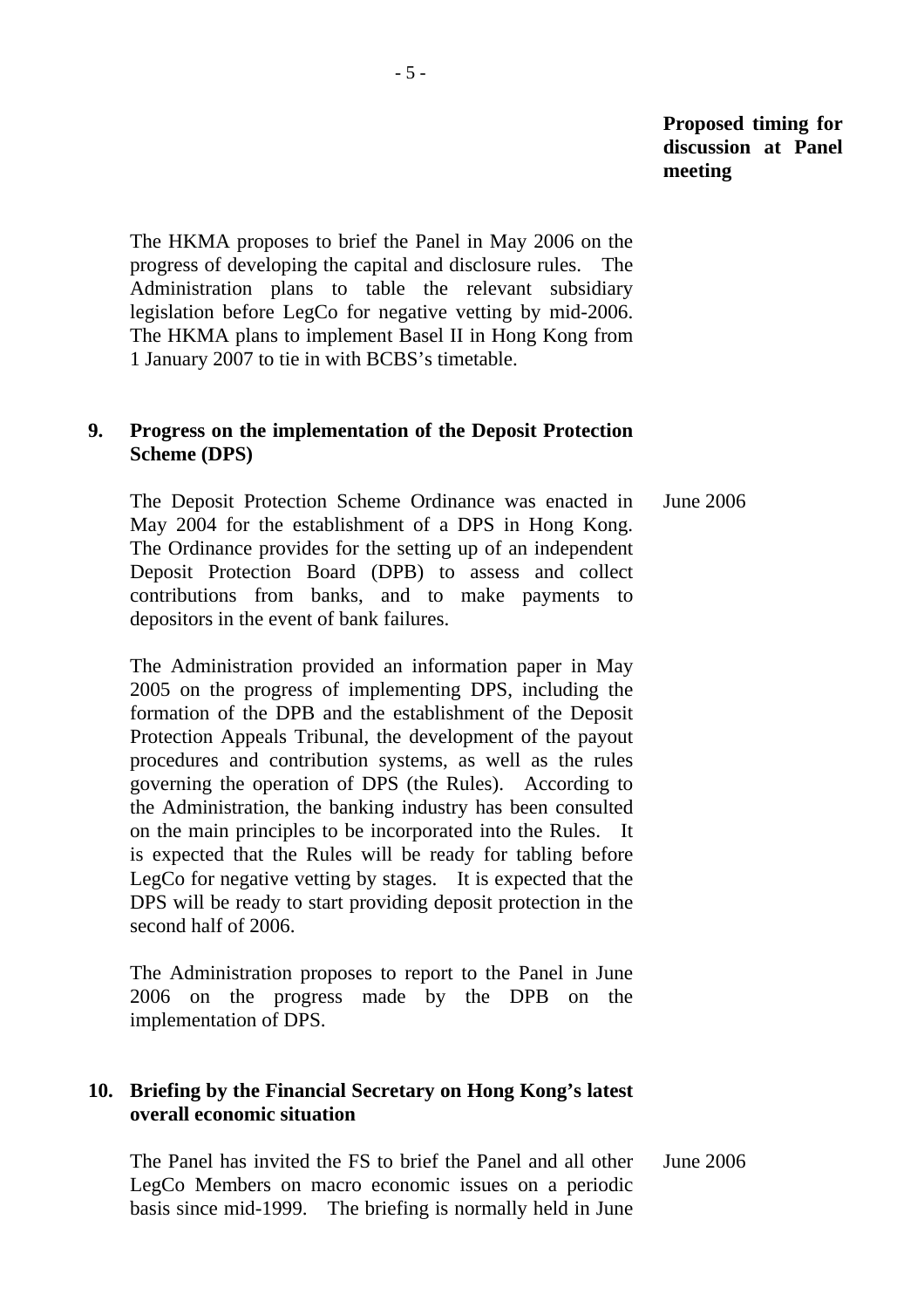and December each year.

# **11. Proposed measures to address risks arising from securities margin financing**

 At the Panel meeting held on 17 December 2004, the SFC reported on the progress of the public consultation on proposed measures to address risk arising from securities margin financing. Members noted that SFC would continue discussions with the brokerage industry to identify appropriate measures to address the risks involved. Members requested the Administration and SFC to report the progress to the Panel in a year's time (i.e. before the end of December 2005). The progress report should cover the proposed concrete timetable for achieving complete segregation of collateral of borrowing and non-borrowing clients. To be confirmed

 SFC provided a progress report on the subject for members' information on 2 December 2005 (LC Paper No. CB(1)454/05-06(01)). Members were invited to consider whether there was a need to invite SFC to discuss the subject after reviewing the progress report.

#### **12. Briefing on the draft Companies (Amendment) Bill 2006**

 The Companies (Amendment) Bill 2006 aims to enable the introduction of a scripless securities market allowing securities to be issued and transferred electronically. The Bill has been included in the Legislative Programme 2005-06 provided by the Administration in October 2005. To be confirmed

 As advised by the Administration on 24 November 2005, the SFC is considering the way forward and the corresponding legislative amendments, and will brief the Panel on the way forward in due course.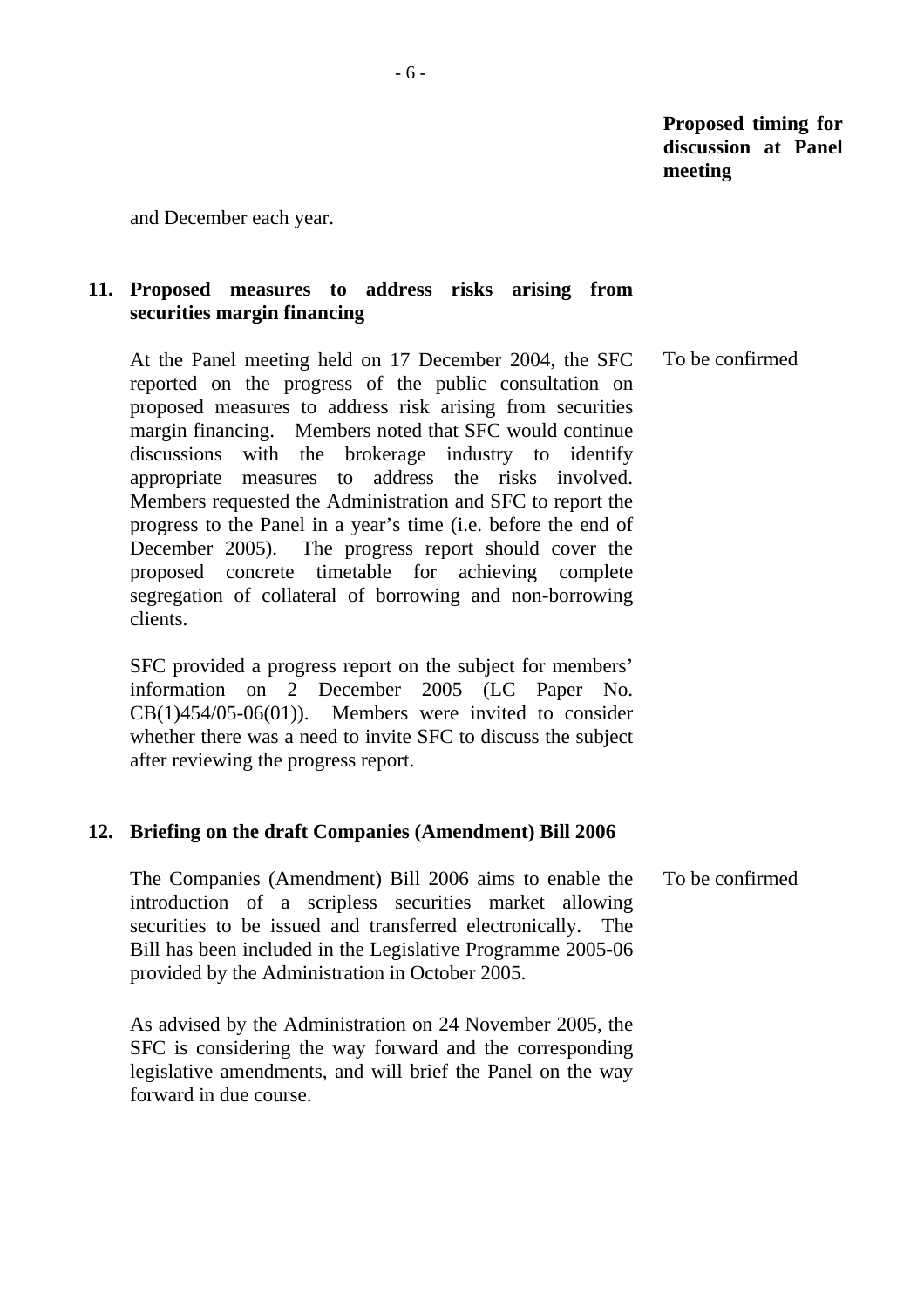## **13. Consultancy study on the feasibility of establishing insurance Policyholders' Protection Funds in Hong Kong**

 The Administration commissioned a consultancy study on the feasibility of establishing Policyholders' Protection Funds (PPFs) in Hong Kong in late 2002 and conducted a consultation exercise from December 2003 to March 2004 to invite public views on whether and how PPFs should be introduced in Hong Kong. To be confirmed

 At the Panel meeting on 1 March 2004, members were briefed on the findings of the consultancy study and proposed PPF options. The Administration undertook to consult the Panel on the way forward after the public consultation exercise.

 As advised by the Administration on 24 November 2005, the Consultant is required to produce a final report on stage 1 of the study commenting on the desirability and feasibility of introducing a Policyholders' Protection Funds scheme in Hong Kong. According to the current work progress, more time is still required for the Consultant to finalize its draft final report for further discussions with the Commissioner of Insurance (C of I). The Administration is monitoring the work of the Consultant and will brief the Panel once it is ready to do so.

## **14. Consultancy study on the supervisory framework of the assets of long term insurers in Hong Kong**

 In October 2003, the Administration commissioned the consultancy study to examine the effectiveness of the current supervisory framework and to assess the need for further enhancement of the current framework for the protection of policyholders in Hong Kong. To be confirmed

 As advised by the Administration on 24 November 2005, the Consultant is undertaking a detailed study of various possible options for enhancing the asset safeguarding mechanism and asset valuation framework. According to current work progress, it is expected that the Consultant could finalize a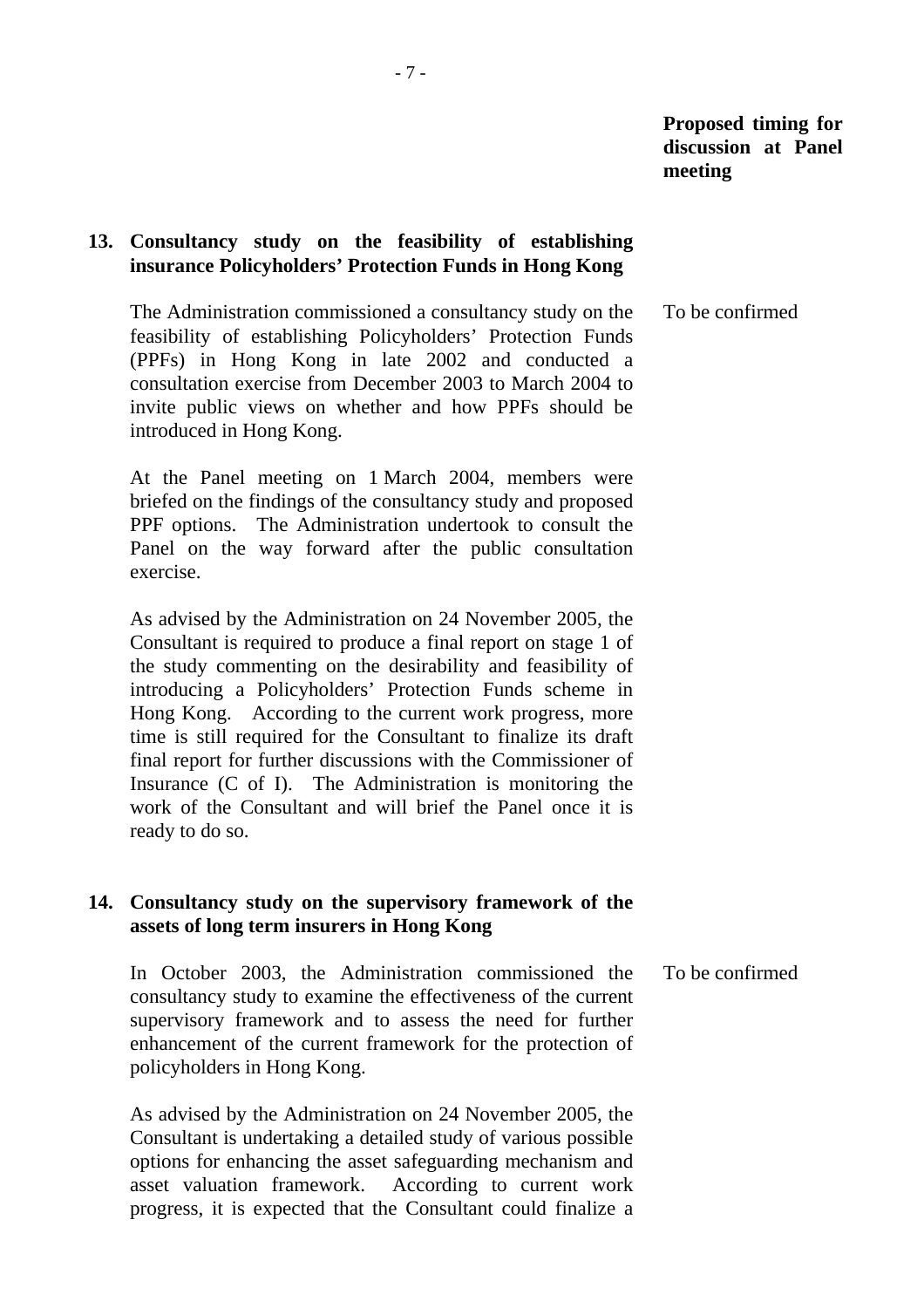Third Report and start drafting a public consultation paper for consideration by the C of I in the next few months. The Administration is keeping in view the progress of the consultancy study and will brief the Panel once it is ready to do so.

#### **15. New Mechanism to effect bank mergers**

 The Bills Committee on Citibank (Hong Kong) Limited (Merger) Bill, during scrutiny of the Bill in May 2005, has examined the need for the Administration to formulate a generic legislation governing bank mergers and reorganizations in Hong Kong. The Administration has noted the concern raised by the Bills Committee, and advised that the matter is being studied in consultation with the banking industry. The Administration has then undertaken to report the findings of the study to the Panel within the next few months. As directed by the Chairman, the Administration is invited to report the findings of its study to the Panel before the end of 2005. To be confirmed

 The Administration replied on 3 November 2005 that it had invited comments from relevant parties and was considering their views, and would report the findings to the Panel in due course.

 The Administration was invited to provide an information paper reporting on the progress of the study including practices and experiences of overseas jurisdictions in effecting bank mergers.

#### **16. Scheme for outsourcing summary bankruptcy cases**

 The purpose of the Bankruptcy (Amendment) Bill 2004 is to empower the Official Receiver to outsource debtor-petition summary bankruptcy cases to private-sector insolvency practitioners. The Bills Committee on Bankruptcy (Amendment) Bill 2004 requested the Administration to review the outsourcing scheme after implementation of the scheme. The Secretary for Financial Services and the Treasury undertook in his speech during the resumption of To be confirmed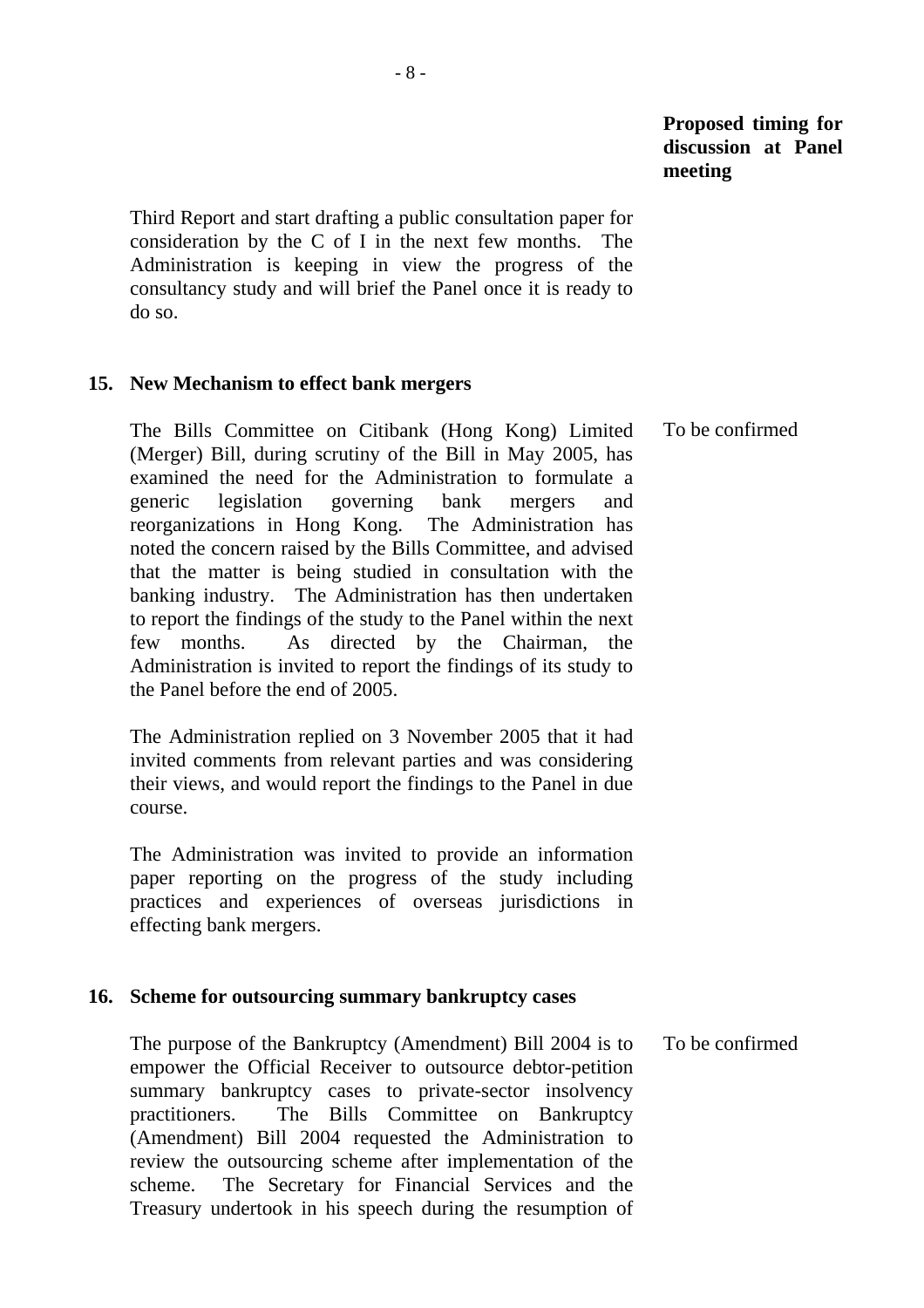the Second Reading debate on the Bill at the Council meeting on 6 July 2005 that the Administration would review the outsourcing scheme 24 months after implementation of the scheme and report the outcome of the review to the LegCo.

 The Administration has been invited to report the outcome of the review to the Panel in due course.

#### **17. Review of the Inland Revenue Ordinance**

 In response to Hon TAM Heung-man's suggestion for the Administration to review the Inland Revenue Ordinance (IRO), five organizations/individuals have forwarded their submissions to the Panel on the subject in early 2005. To be confirmed

 In its reply dated 11 August 2005, the Financial Services and the Treasury Bureau (FSTB) advised that it had, in conjunction with the Inland Revenue Department (IRD), reviewed the issues set out in the submissions, and they would take the following actions:

- (a) For those issues which are tax relief proposals, FSTB will review the issues with the FS in preparing next year's budget;
- (b) For those issues which involve the interpretation of the IRO and IRD's administrative practices, IRD and the Joint Liaison Committee on Taxation (JLCT) are working together to conduct in-depth reviews on these as appropriate. The Administration believes that most of the issues have been or could be dealt with through the issuance of new or revised Departmental Interpretation and Practice Notes;
- (c) For those issues with no details given, IRD will approach the parties concerned to better understand the problems; and